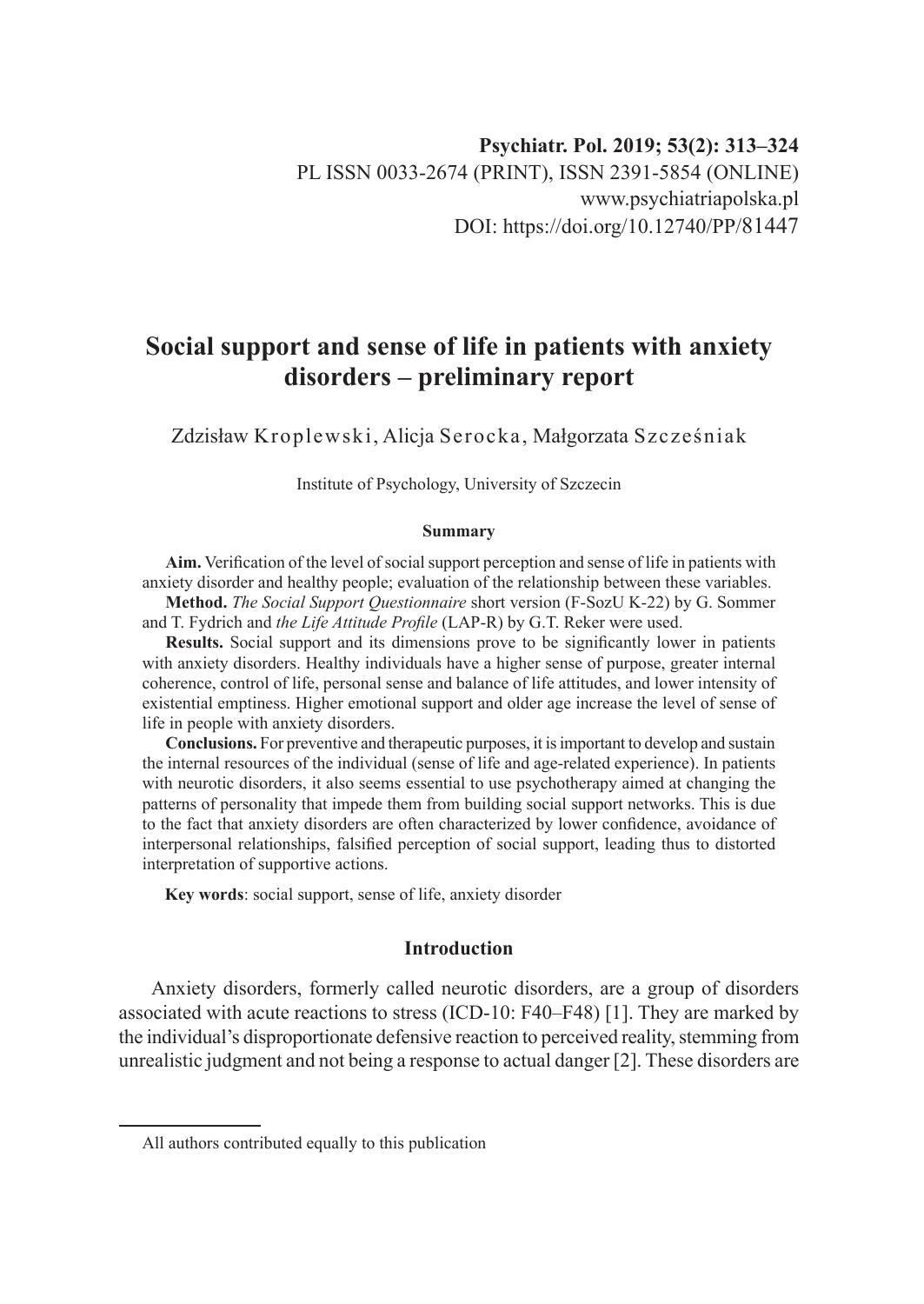often accompanied by anticipation anxieties, which manifest themselves in a fear concerning everyday life and make the individual's adaptive functioning more difficult [3].

Depending on the predominant symptoms, anxiety disorders are referred to as: mental (anxiety, depression, attention disorders), somatic (headaches, sleep, sensation, and movement disorders, breathing difficulties), or behavioral disorders (avoidance, compulsions) [1]. According to the statistical data published by the World Mental Health Survey Consortium, approximately 18% of the population of the United States aged over 18 suffered from anxiety disorders [4], and 23% of that group exhibited a high degree of these disorders (National Institute of Mental Health) [5]. It is estimated that approx. 14% of citizens in the countries of the European Union manifest acute disorder symptoms [6].

What plays an important role in the treatment of anxiety disorders is both pharmacotherapy and properly adjusted psychotherapeutic methods, leading to a significant reduction of symptoms [7]. From the psychological perspective, an important aspect in the functioning of individuals with anxiety disorders seems to be social support. It is a multidimensional concept. It is assumed that social support provides the individual with psychological and material resources in order to improve his or her skills of coping with stress [8]. The functions of support pertain to five areas: emotional (showing concern), informational (understanding the meaning), instrumental (specific ways of behaving), material (actual help), and spiritual help (enhancing the sense of meaning in suffering) [9]. Payne and Jones [10] call social support a complex process that is set in time, has a particular situational context, can be perceived by the patient as positive or negative, and comes from individuals or communities, close ones or strangers. The individuals who declare receiving support from others feel surrounded with care and love and rate their satisfaction with life as higher [11].

While research into the role of social support, particularly in individuals with depressive disorders [12, 13], has a well-documented history, there are few studies on sense of life in the context of anxiety disorders. Based on longitudinal research, Krause [14] observes that the higher is the anticipated social support (faith in receiving help in the future), the deeper the sense of meaning in life becomes. Debats [15] claims that although there are many factors with potential influence on the perception of sense of life, relationships with family and friends are particularly important. Steger et al. [16] emphasizes that the sense of meaning is positively related to social support in various stages of life. Machell et al. [17] argue that individuals with symptoms of depression experience higher sense of meaning in response to social interactions than depressed individuals who experience fewer interpersonal relationships. Weak social support is mentioned as a significant risk factor for depression recurrence [18].

Due to the small number of studies on support and sense of life in individuals with anxiety disorders, we attempted to formulate research questions that would concern differences in perceived social support and sense of life between patients with disorders and normal individuals, and that would make it possible to test the relations between these variables in the two groups. We hypothesized the following: there are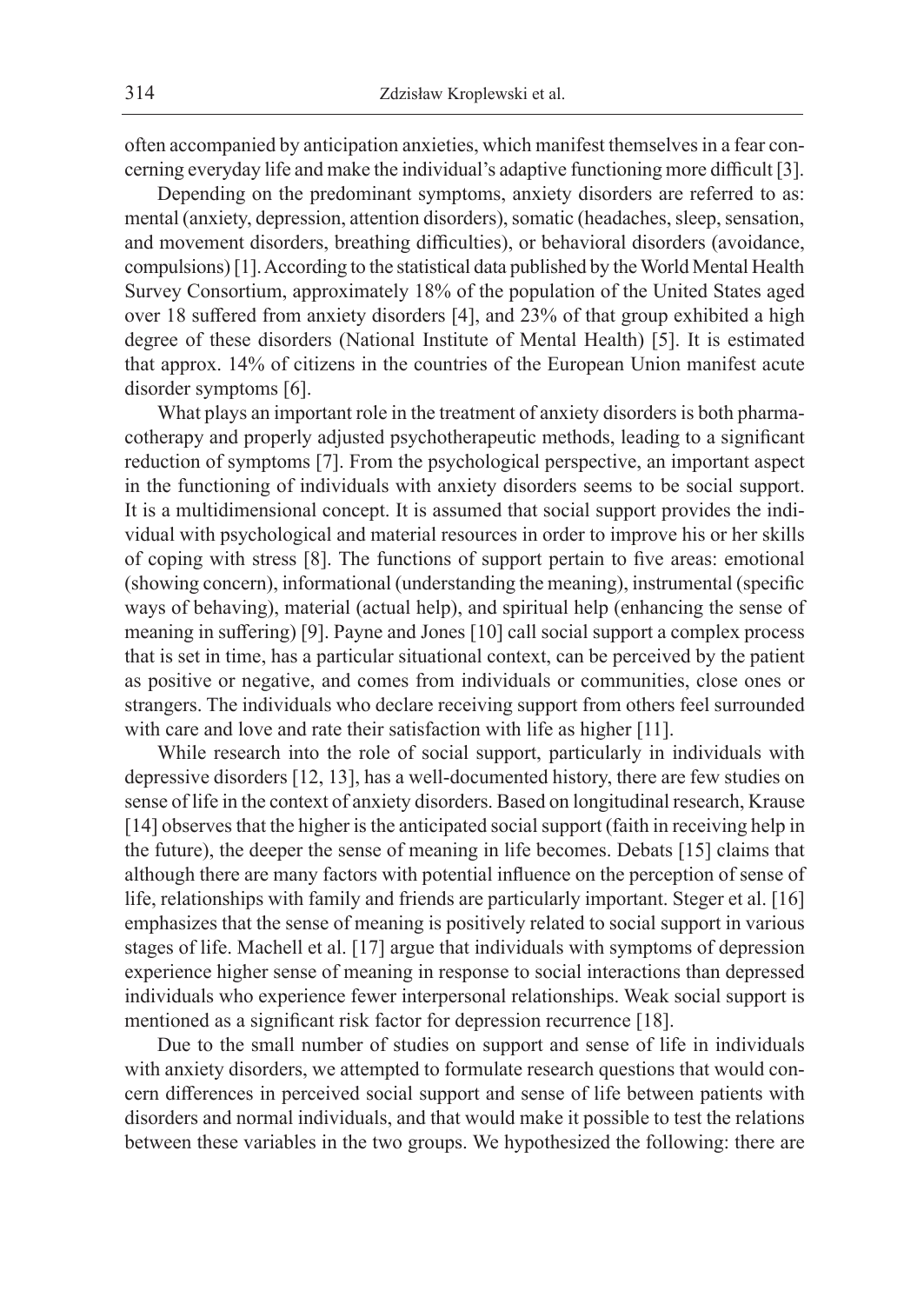differences in all dimensions of perceived social support between disordered and normal individuals (hypothesis 1); the experience of anxiety disorders differentiates subjects in terms of the level of sense of life and existential attitudes (hypothesis 2); social support correlates positively with goal, internal consistency, life control, death acceptance, and goal seeking, and negatively with the sense of existential void (hypothesis 3); the level of personal sense of life in the total sample (hypothesis 4) as well as in subjects with anxiety disorders (hypothesis 5) depends on specific dimensions of social support and on age.

#### **Material**

The subjects in the study were 30 patients diagnosed with anxiety disorders (in accordance with ICD-10 diagnostic criteria), taking part in a group psychotherapy program (day-care wards) at the Department and Clinic of Psychiatry of the Pomeranian Medical University in Szczecin, Poland. The sample included individuals taking SSRI antidepressants (selective serotonin reuptake inhibitors – citalopram, escitalopram, paroxetine, fluoxetine, sertraline, and fluvoxamine). The patients were in different stages of psychotherapy, due to the fact that when a person completed it, another person started psychotherapy in his or her place. The shortest duration of psychotherapeutic interventions was 4 weeks and the longest duration was 12 weeks.

The clinical group included 11 men and 19 women, aged 21 to 59 (*M* = 39.5;  $SD = 11.9$ ). The control group included individuals without anxiety disorders, aged 19 to 45 ( $M = 28.0$ ;  $SD = 7.2$ ). To select participants for the control group, we applied purposive sampling. The study was conducted with the respondents' consent; the respondents were ensured that the data they provided would be treated as confidential. The research project received approval from the Bioethical Committee of the Institute of Psychology of the University of Szczecin (KB 12/2017).

## **Method**

In order to test the hypotheses, we used: *the Social Support Questionnaire* (F-SozU K-22) by G. Sommer and T. Fydrich (Polish adaptation: Z. Juczyński) and *the Life Attitude Profile-Revised* (LAP-R) by G. T. Reker (Polish adaptation: R. Klamut).

The F-SozU K-22 is an instrument for measuring three dimensions of social support: emotional support (perceived acceptance from others), practical support (help in everyday problems) and social integration (having a circle of friends) [19]. The respondent rates the extent to which he or she agrees with each of the 22 items by indicating the appropriate value on a scale from 1 ('completely untrue about me') to 5 ('completely true about me'). The measure of perceived social support is the sum score: the lower the score, the higher the support. Cronbach's α reliability for the total scale in the present study was 0.91 (emotional support  $\alpha = 0.82$ ; practical support  $\alpha$  = 0.84; social integration  $\alpha$  = 0.73).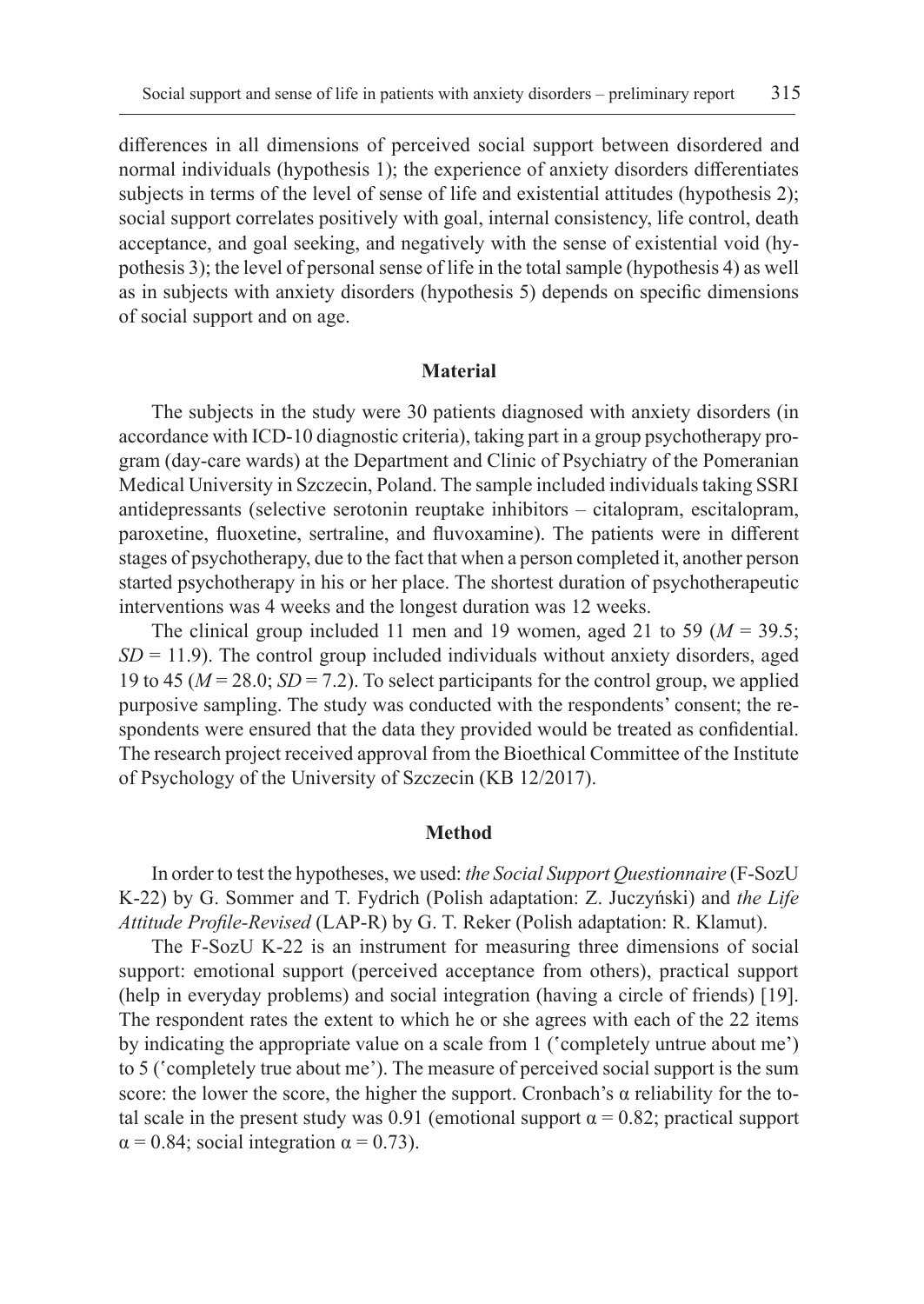The LAP-R consists of 48 items and measures sense of life in terms of six categories of existential attitudes [20]: goal (orientation towards meaning and values), internal consistency (sense of identity), death acceptance (the understanding of the transitoriness of human nature), existential void (lack of a sense of influence on reality), life control (decision making or resignation from decisions in the context of responsibility for life), goal seeking (orientation towards development and taking up new challenges). The questionnaire also contains two compound scales: personal sense (a measure of sense of life) and equilibrium of life attitudes (sum score). The respondent rates the degree to which each item is true about him or her on a 7-point Likert scale (from  $1 -$  'totally untrue' to  $7 -$  'totally true'). Cronbach's alpha coefficient for the total scale was  $\alpha = 0.84$  (goal  $\alpha = 0.88$ ; internal consistency  $\alpha = 0.86$ ; life control  $\alpha = 0.83$ ; death acceptance  $\alpha = 0.81$ ; existential void  $\alpha = 0.68$ ; goal seeking  $\alpha = 0.80$ ; personal sense  $α = 0.92$ ).

The statistical analyses necessary for testing the hypotheses were performed in IBM SPSS Statistics, version 23. We computed descriptive statistics for quantitative variables, tested the normality of their distributions and performed an analysis of correlations with Pearson's *r* coefficient and Student's *t*-tests for independent samples. We applied stepwise multiple regression analysis, with a significance threshold of  $p < 0.05$ . Results significant at  $0.05 \le p \le 0.1$  were considered significant at the statistical tendency level.

### **Results**

In accordance with the research aims, we began by investigating if the subjects suffering from anxiety disorders (the clinical group) differed from normal subjects (the control group) in terms of perceived social support (hypothesis1). The results of the comparison – namely, the values of arithmetic means (*M*) and standard deviations (*SD*) for particular dimensions as well as the values of Student's *t*-test, *p* levels of significance, and Cohen's *d* – are presented in Table 1.

We found that the compared groups differed significantly in the levels of emotional support, social integration, and social support, and also – at a tendency level – in terms of perceived practical support. The size of these effects is moderate. Normal subjects perceive a higher level of social support and its dimensions than anxious individuals.

Table 1. **The level of emotional support and its dimensions in the control group and in the clinical group**

|                   |       | Control group<br>$(n = 34)$ | Clinical group<br>$(n = 30)$ |           |       |       |           |
|-------------------|-------|-----------------------------|------------------------------|-----------|-------|-------|-----------|
|                   | M     | <b>SD</b>                   | M                            | <b>SD</b> |       | р     | Cohen's d |
| Emotional support | 28.15 | 5.17                        | 23.43                        | 6.93      | 3.052 | 0.004 | 0.778     |
| Practical support | 32.59 | 6.46                        | 29.33                        | 7.38      | 1.882 | 0.065 | 0.471     |

*table continued on the next page*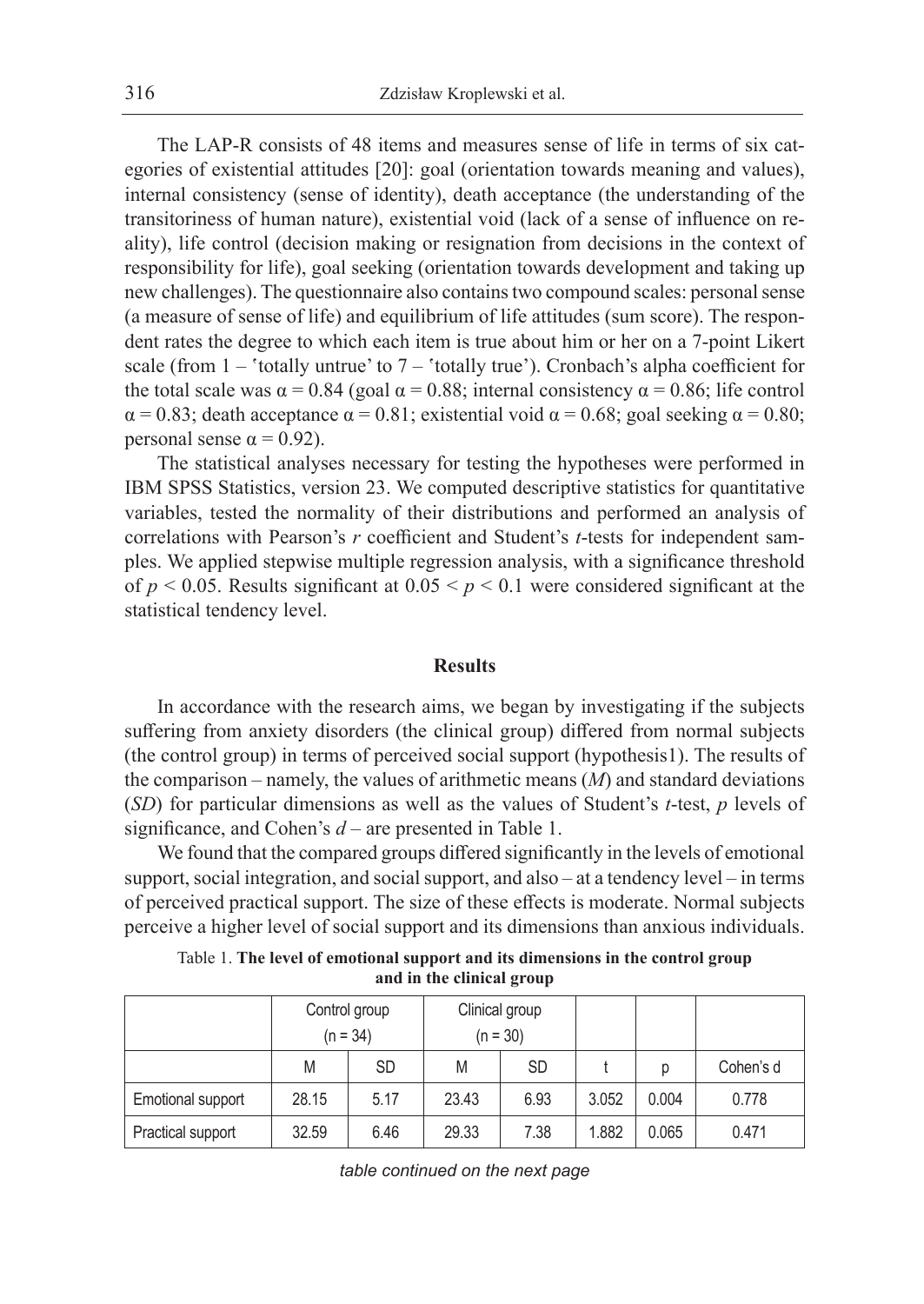| Social integration | 29.15 | 5.49  | 26.37 | 5.31  | 2.054 | 0.044 | 0.514 |
|--------------------|-------|-------|-------|-------|-------|-------|-------|
| Social support     | 89.88 | 15.42 | 79.13 | 17.76 | 2.592 | 0.012 | 0.649 |

Next, we tested whether the experience of anxiety disorders differentiated the subjects to a statistically significant degree in terms of the level of sense of life and the existential attitudes it comprises (hypothesis 2). The results of the analysis performed for this purpose with Student's *t*-test for independent samples revealed that the compared groups differed significantly in equilibrium of life attitudes and in the levels of the following dimensions: goal, internal consistency and personal sense. The size of these effects is high. We also found differences at a statistical tendency level – mainly in life control and existential void (the size of their effects is moderate). Normal subjects exhibited a higher level of goal, higher internal consistency, life control, personal sense, and equilibrium of life attitudes, and a lower level of existential void compared to individuals suffering from anxiety disorders (Table 2).

|                               | Control group |           | Clinical group |           |          |         |           |
|-------------------------------|---------------|-----------|----------------|-----------|----------|---------|-----------|
|                               | $(n = 34)$    |           | $(n = 30)$     |           |          |         |           |
|                               | M             | <b>SD</b> | M              | <b>SD</b> |          | р       | Cohen's d |
| Goal                          | 38.59         | 7.00      | 26.30          | 10.81     | 5.319    | < 0.001 | 1.367     |
| Internal consistency          | 36.41         | 7.17      | 27.90          | 12.16     | 3.354    | 0.002   | 0.866     |
| Life control                  | 41.94         | 6.72      | 37.27          | 11.25     | 1.984    | 0.053   | 0.512     |
| Death acceptance              | 33.29         | 8.66      | 29.93          | 12.29     | 1.249    | 0.217   | 0.320     |
| Existential void              | 27.91         | 7.58      | 32.03          | 9.29      | $-1.953$ | 0.055   | 0.489     |
| Goal seeking                  | 41.12         | 5.93      | 38.63          | 9.83      | 1.204    | 0.235   | 0.311     |
| Personal sense                | 75.00         | 13.08     | 54.20          | 21.63     | 4.580    | < 0.001 | 1.182     |
| Equilibrium of life attitudes | 81.21         | 27.46     | 50.73          | 37.96     | 3.710    | < 0.001 | 0.929     |

Table 2. **The level of sense of life and its dimensions in the control group and in the clinical group**

In the next step, we tested if there was a relationship in subjects with anxiety disorders between sense of life and its dimensions and social support and its dimensions (hypothesis 3). Pearson's *r* correlation analysis (Table 3) revealed that various kinds of support correlated positively with goal, internal consistency, life control (only in one case), personal sense, and equilibrium of life attitudes, and negatively with death acceptance. Goal seeking was not correlated with any dimension of support.

Table 3. **Correlations of sense of life and its dimensions with social support and its components in individuals suffering from anxiety disorders**

|      | Emotional<br>support | Practical support    | Social integration | Social support |
|------|----------------------|----------------------|--------------------|----------------|
| Goal | $0.507**$            | $0.311^{\mathrm{t}}$ | $0.415*$           | $0.451*$       |

*table continued on the next page*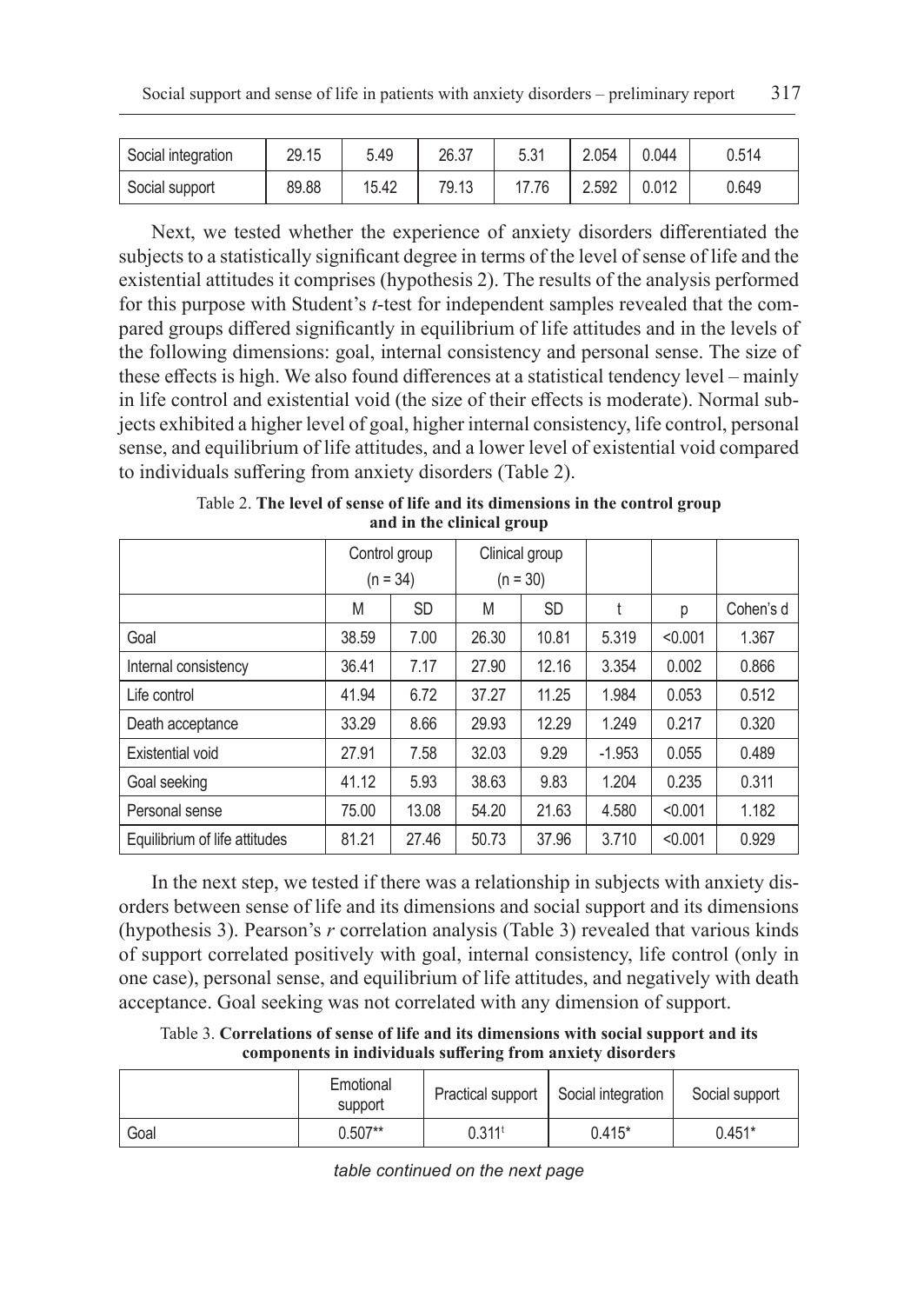| Internal consistency          | $0.685**$  | $0.529**$ | $0.522***$         | $0.643**$  |
|-------------------------------|------------|-----------|--------------------|------------|
| Life control                  | $0.363*$   | 0.238     | 0.170              | 0.291      |
| Death acceptance              | $-0.230$   | $-0.436*$ | $-0.321$           | $-0.367*$  |
| Existential void              | $-0.481**$ | $-0.263$  | $-0.425*$          | $-0.424*$  |
| Goal seeking                  | 0.162      | 0.238     | 0.031              | 0.172      |
| Personal sense                | $0.638**$  | $0.453*$  | $0.501**$          | $0.587***$ |
| Equilibrium of life attitudes | $0.473**$  | 0.190     | 0.328 <sup>t</sup> | $0.361*$   |

\*  $-p < 0.05$ ; \*\*  $-p < 0.01$ ; \*\*\*  $-p < 0.001$ ; t – tendency

In order to deepen the discussed analyses, we investigated which variables made it possible to predict the level of personal sense of life in all subjects (hypothesis 4). For this purpose, we performed stepwise multiple regression analysis. The explanatory variables were support dimensions, sex, age, and group. The results show (Table 4) that the predictor which alone explained the highest percentage (47%) of variance in the level of sense of life was emotional support  $(cR^2 = 0.468; R = 0.690; F(63,1) = 56.367;$  $p = 0.001$ ). What was also of significance was the addition of further variables to the model, namely: age, sex and absence of anxiety disorders, which significantly increased the level of explained variance in the level of sense of life to  $66\%$  ( $cR^2 = 0.660$ ;  $R = 0.814$ ;  $F(63,3) = 39.220$ ;  $p = 0.001$ ). The values of β coefficient show that a higher level of emotional support, absence of anxiety disorders, and older age are potentially related to a higher level of sense of life.

|                              | B        | <b>SE</b> | β          | R <sup>2</sup> | $\Delta$ R <sup>2</sup> | $F_{\underline{\text{change}}}$ |
|------------------------------|----------|-----------|------------|----------------|-------------------------|---------------------------------|
| Model 1                      |          |           |            | 0.47           | 0.46                    | 56.36***                        |
| (Intercept)                  | 8.83     | 7.74      |            |                |                         |                                 |
| Emotional support            | 2.17     | 0.29      | $0.69***$  |                |                         |                                 |
| Model 2                      |          |           |            | 0.55           | 0.54                    | $10.74*$                        |
| (Intercept)                  | 23.58    | 8.48      |            |                |                         |                                 |
| Emotional support            | 1.82     | 0.29      | $0.58***$  |                |                         |                                 |
| Absence of anxiety disorders | $-12.18$ | 3.71      | $-0.30*$   |                |                         |                                 |
| Model 3                      |          |           |            | 0.66           | 0.64                    | $19.11***$                      |
| (Intercept)                  | $-1.76$  | 19.02     |            |                |                         |                                 |
| Emotional support            | 2.02     | 0.52      | $0.64***$  |                |                         |                                 |
| Absence of anxiety disorders | $-19.34$ | 0.33      | $-0.47***$ |                |                         |                                 |
| Age                          | 0.70     | 7.36      | $0.38***$  |                |                         |                                 |

Table 4. **Regression coefficients for personal sense of life as the dependent variable for the total sample**

 $* - p < 0.05$ ;  $** - p < 0.01$ ;  $*** - p < 0.001$ ; B – non-standardized coefficient; SE – standard error of estimation; β *–* standardized coefficient; R<sup>2</sup> *–* multiple determination coefficient; ΔR2 *–* delta R2 ; Fchange *–* significance of F change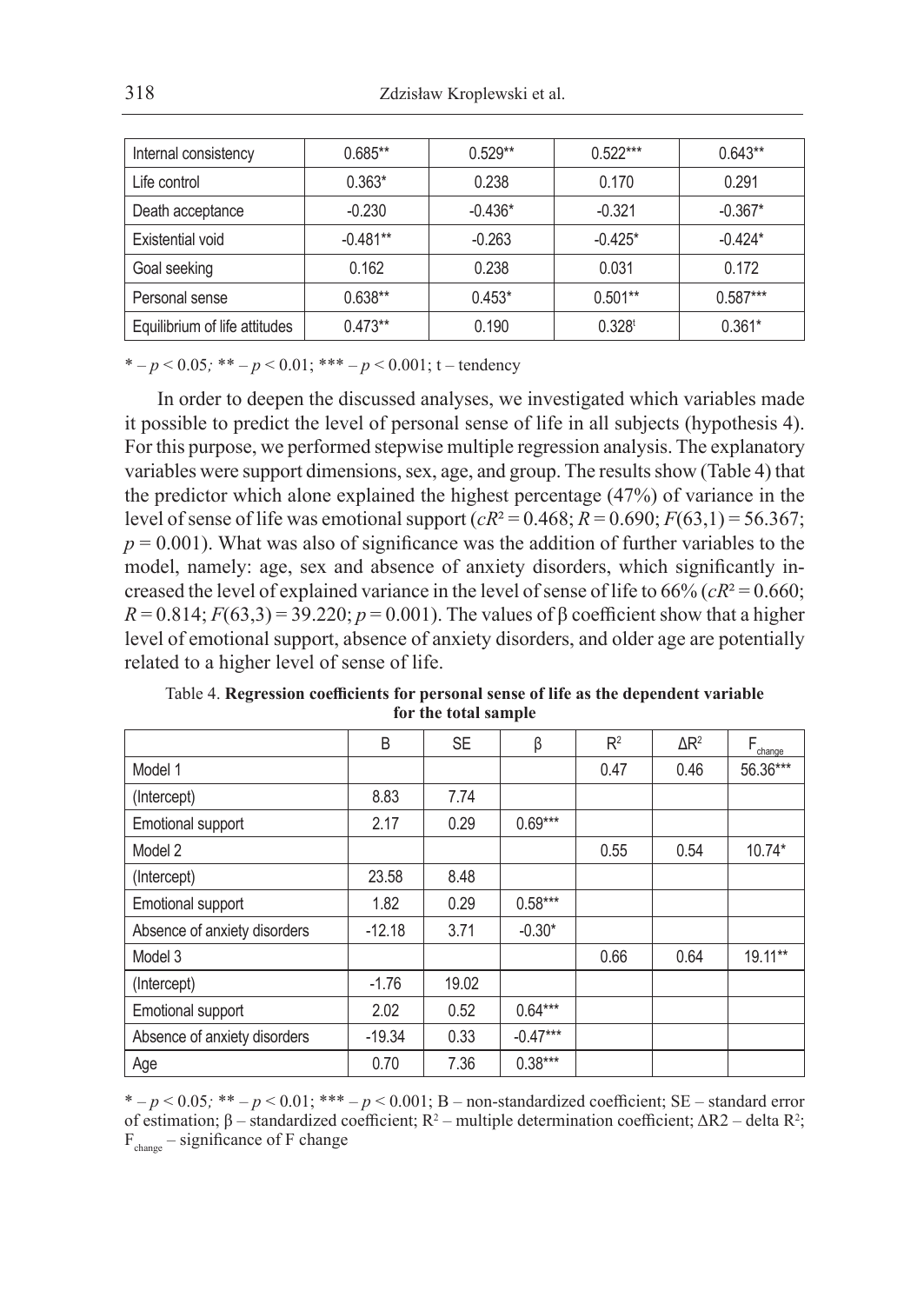In the final stage, we investigated which explanatory variables were predictors of personal level of sense of life in individuals with anxiety disorders (hypothesis 5). The results show (Table 5), that the predictor explaining the highest percentage of sense of life (38%) is emotional support  $(cR^2 = 0.386; R = 0.638; F(29.1) = 19.241; p = 0.001)$ .

|                   | B        | <b>SE</b> | β        | $R^2$ | $\Delta$ R <sup>2</sup> | change   |
|-------------------|----------|-----------|----------|-------|-------------------------|----------|
| Model 1           |          |           |          | 0.41  | 0.39                    | 19.24**  |
| (Intercept)       | 7.49     | 11.08     |          |       |                         |          |
| Emotional support | 1.99     | 0.45      | $0.64**$ |       |                         |          |
| Model 2           |          |           |          | 0.61  | 0.58                    | 13.906** |
| (Intercept)       | $-35.85$ | 14.80     |          |       |                         |          |
| Emotional support | 2.41     | .39       | $0.77**$ |       |                         |          |
| Age               | 0.85     | 0.22      | $0.47**$ |       |                         |          |

Table 5. **Regression coefficients for personal sense of life as the dependent variable for subjects with anxiety disorders**

\*\* *– p* < 0.01; B – non-standardized coefficient; SE *–* standard error of estimation; β *–* standardized coefficient; R<sup>2</sup> – multiple determination coefficient; ΔR2 – delta R<sup>2</sup>; F<sub>change</sub> – significance of F change

In Model 2, the percentage of explained variance in the dependent variable considerably increased, with a total of 58% in personal sense of life explained  $(cR^2 = 0.580;$  $R = 0.780$ ;  $F(29,2) = 21.008$ ;  $p = 0.001$ ). The values of β coefficient show that higher emotional support and age increase the level of sense of life in individuals with anxiety disorders.

### **Discussion**

As postulated in the first hypothesis, subjects suffering from anxiety disorders differed from normal subjects in terms of perceived social support, the former rating this support as lower than the latter. Some of the earlier analyses provide support for these results. They revealed that patients diagnosed with social phobia declared lower social support than individuals belonging to the control group [21]. For example, Watson and Friend [22] claim that individuals with a high level of anxiety tend to feel lower anxiety, avoid interpersonal relationships, and worry more. Likewise, Haemmerlie et al. [23] mention the lack of interpersonal skills among the deficits distinguishing anxiety disorders. Staton and Campbell [24] observe that individuals with high anxiety may fall victim to distorted perception of social support, which may slow down or prevent their recovery. This kind of perception is usually accompanied by a distorted interpretation of supportive activities [25]. Aleksandrowicz [26] stresses that neurotic disorders are a form of communication aimed at satisfying psychosocial needs, which it is possible to satisfy only in a relationship with other people, by experiencing their presence, interest and love.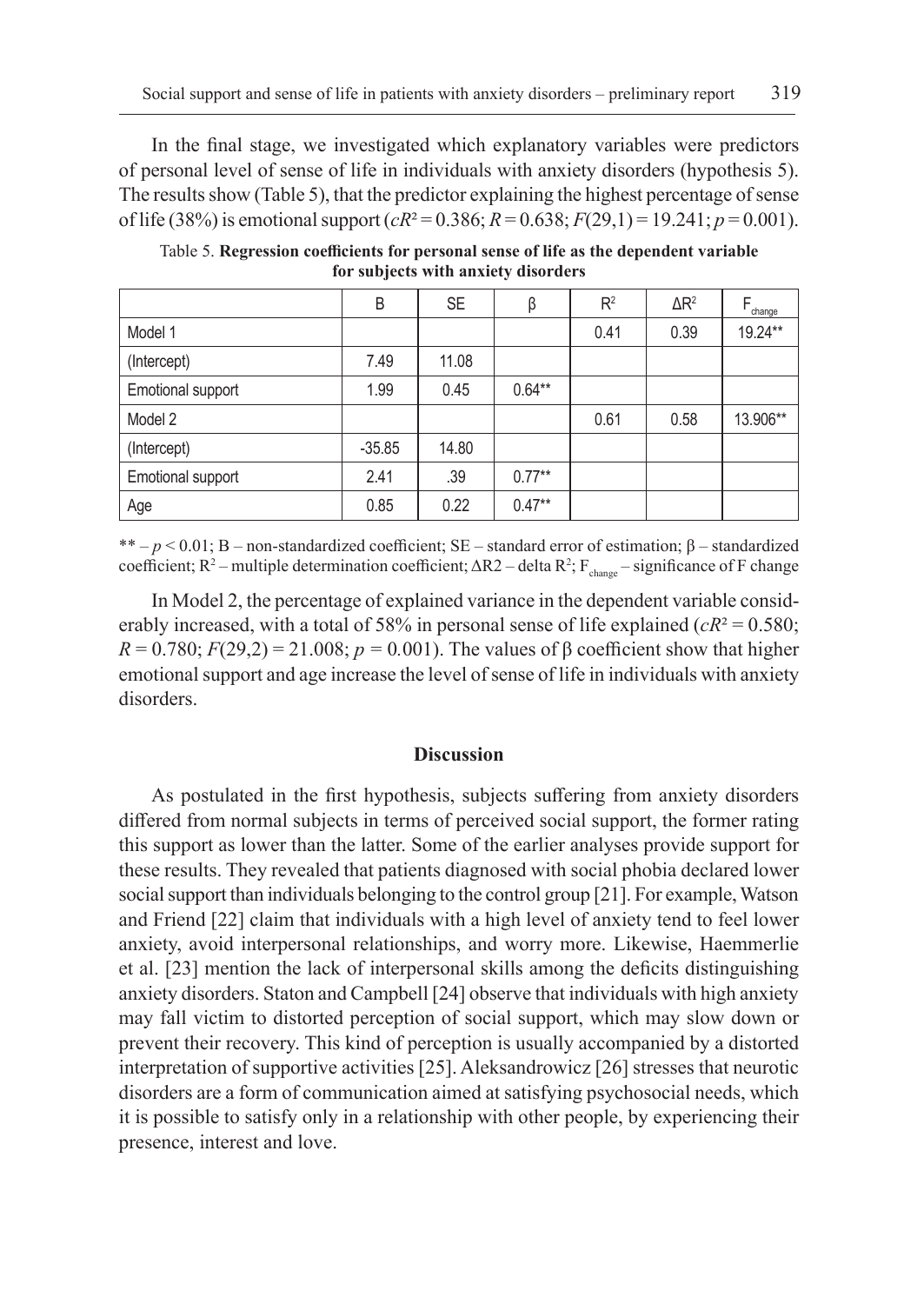When testing the second hypothesis, we observed a lower level of sense of life and existential attitudes in patients with anxiety disorders than in normal individuals. Other correlational studies also revealed a negative relationship between sense of life and anxiety [27–29]. These reports can be considered from the perspective of existential psychology. Pathological anxiety reflects confusion or loss of sense of life [30], and the lack of a sense of meaning underlies many mental disorders [31]. Moreover, Bobkowicz-Lewartowska [32] notes that most people with neurotic disorders often negatively evaluate their life as a whole, not treating disease as an adaptive challenge and an opportunity for struggle but perceiving their condition in terms of failure.

The third hypothesis was also confirmed. The results are consistent with other analyses, proving that the dimensions of social support are positively associated with various aspects of sense of life and negatively with existential void. Krause [14] observed a similar pattern in an American longitudinal study of elderly people, in which sense of life correlated with perceived social support received from family members. These relationships can be explained in the context of research on the need to belong, which reveals that the sense of bond and finding fulfillment in close relationships enhances sense of life [33]. By contrast, the unfulfillment of this need, loneliness, isolation, and ostracism intensify the perception of life as pointless and worthless [34]. Moreover, as shown by numerous analyses worldwide, improvement in the functioning of people struggling with neurotic disorders requires the integration of many aspects of life, of which the most often mentioned ones are the sense of meaning and the stability of interpersonal relationships [35]. It should be noted that in the present study both the dimensions of support and the positive dimensions of sense of life were lower in the clinical group than in the control group. This may stem from the presence of both factors in various disorder-related experiences, when the lack of interpersonal relationships co-occurs with low sense of meaning.

In this context, what seems to be particularly significant for sense of life is emotional support (hypotheses 4 and 5). Support for these findings can be found in the study conducted by Krause [14]. Individuals who received emotional support reported higher sense of life than respondents who received only practical support. What is more, individuals who provided emotional support to the members of their community had higher a sense of life, which in turn led to health improvement. It is therefore possible to conclude that an important element of improvement in the functioning of anxious individuals is the need for a balanced approach to life in the context of illness. On the one hand, ill people need support; on the other, they can – as far as possible – support others. Mayeroff [36] emphasizes that receiving support and being useful (sharing one's skills or time) is a strong motivating factor regardless of age. The awareness of being useful can at least partly fill the existential void that appears in people with anxiety disorders.

In the present study, age also turned out to be a predictor of sense of life, though it should be remembered that the mean age in the sample was relatively high. In nu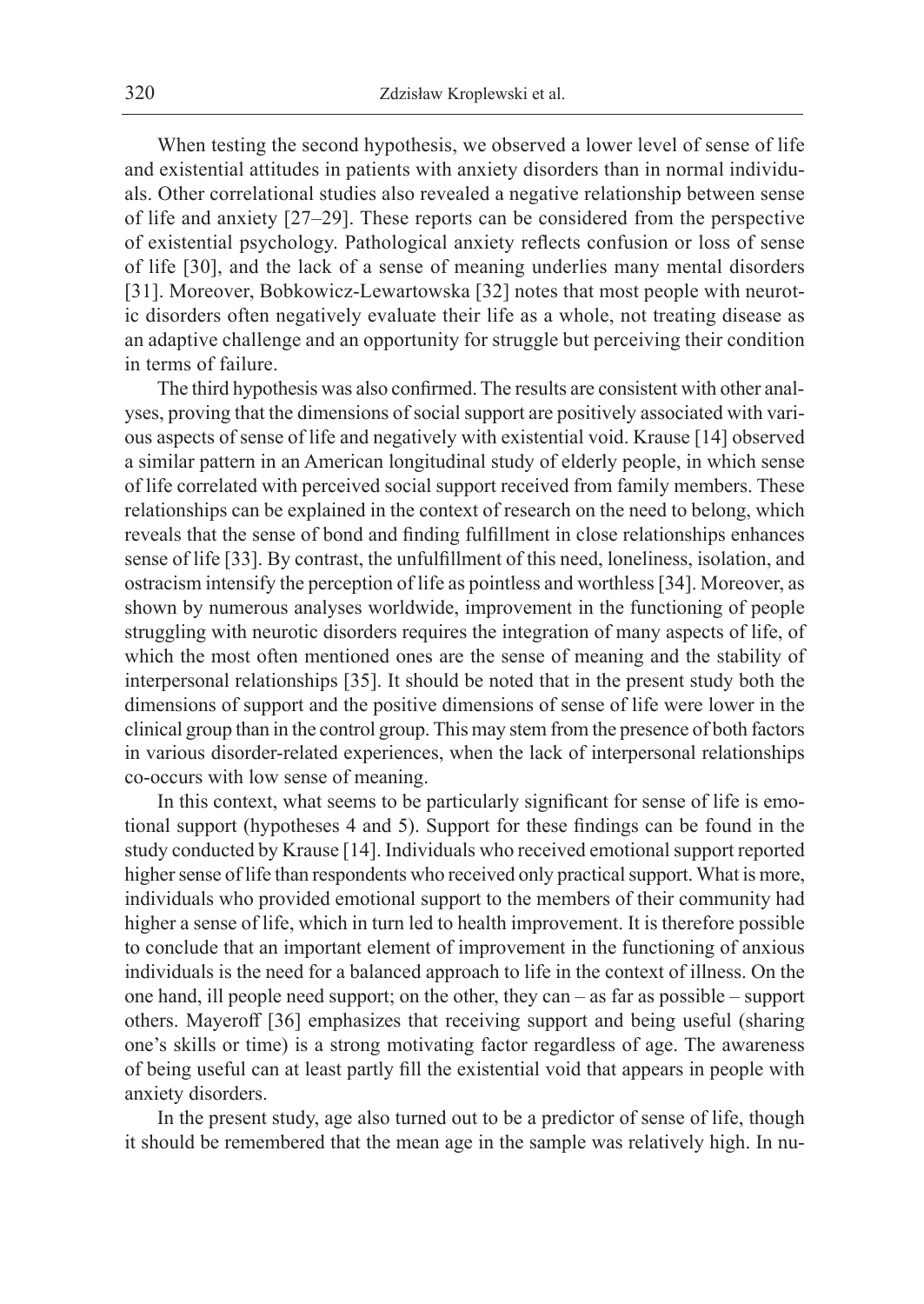merous epidemiological studies conducted in various cultural contexts [37–39], the largest group among patients treated for anxiety disorders were young people aged 25–30. It is known that the influence of age on mental health may change in different developmental stages [40]. This is confirmed by reports indicating that the levels of stress and anxiety decrease with age, while the level of sense of life increases [41]. Also in cross-sectional studies sense of life was found to be positively related to the number of years the subjects had lived [36]. It is therefore legitimate to conclude that the sense of life remains an important psychological resource in illness in the period of middle adulthood [42].

Despite the consistency of results with the hypotheses and despite their empirical consistency with previous results obtained in other analyses, the present study is preliminary and has certain limitations. Due to the small size of the sample, model-based inference using regression analysis suggests a cautious interpretation, since in this kind of samples results may depend on a few observations rather than on the majority. For this reason, increasing the size of the group of subjects with anxiety disorders and further specifying its distribution of diagnoses would make it possible to determine the associations between types of support and the dimensions of sense of life more accurately. Moreover, although causal relationships are often considered to be inherent in regression analysis [43], in the present study it is difficult to specify the direction of the relationship between the final variables. It is not evident whether the lower level of social support in the population of subjects with anxiety disorders is a cause or an effect of the disorders. When low social support stems from disorder, enhancing support in this group of patients may lead to the reinforcement of dysfunctional ways of personality functioning. Finally, it should be stressed that the social support subjectively perceived by participants in the therapeutic group may not necessarily reflect the actual support they receive from other people. Therefore, the confirmation of the obtained results requires conducting further studies, with a methodology that would make it possible to compare perceived support with the support actually available.

## **Conclusions**

- 1. An important factor in the therapeutic process of patients with anxiety disorders is the enhancement of sense of life (by enhancing its dimensions of goal, internal consistency, life control, death acceptance, and seeking personal sense) as well as striving to reduce existential void and the feeling of meaninglessness.
- 2. In the case of patients with neurotic disorders, it seems reasonable to apply psychotherapy aimed at changing those personality functioning schemas that prevent these patients from building a social support network. This stems from the fact that anxiety disorders are often characterized by lower trust, avoidance of interpersonal relationships, and distorted perceptions of social support, which leads to a distorted interpretation of supportive actions.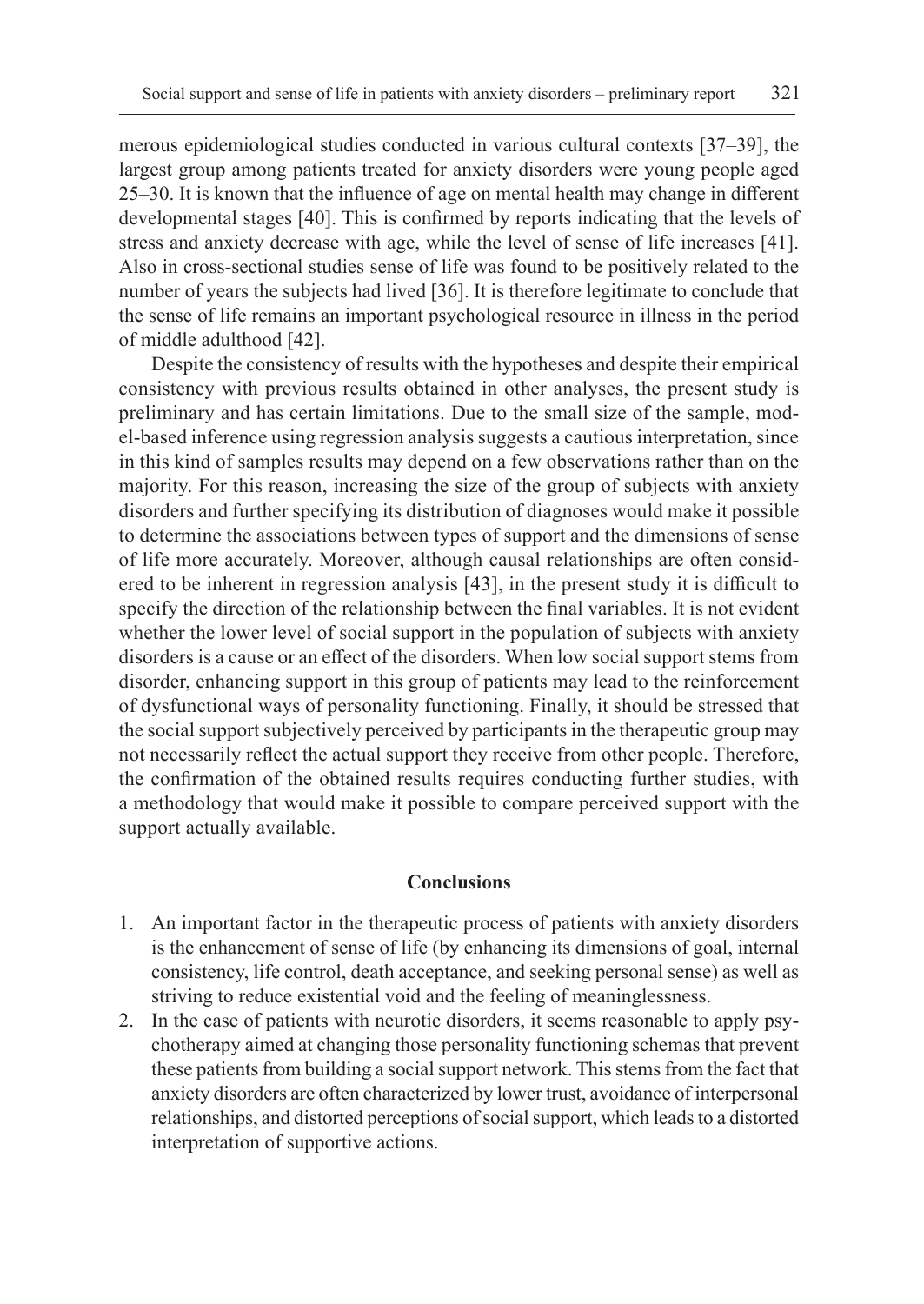## **References**

- 1. Rzewuska M, Siwiak-Kobayashi M, Aleksandrowicz J, Brykczyńska C. *Postępy terapii zaburzeń nerwicowych*. Farmakoterapia w Psychiatrii i Neurologii 2003; 19(1): 17–44.
- 2. Nydegger RV. *Dealing with anxiety and related disorders: Understanding, coping, and prevention*. Santa Barbara: Praeger; 2012.
- 3. Preston TC, Shelton RC. *Anxiety disorders*. In: Hossein Fatemi S, Clayton PJ, editors. *The medical basis of psychiatry*. New York: Springer; 2016. P. 145–168.
- 4. Kou C, Meng X, Xie B, Chen Y, Yu Q, Shi J et al. *The prevalence and correlates of neurotic disorders among undergraduates at a mainland Chinese university*. Soc. Psychiatry Psychiatr. Epidemiol. 2012; 47(12): 2011–2018.
- 5. National Institute of Mental Health. https://www.nimh.nih.gov/health/statistics/prevalence/ any-anxiety-disorder-among-adults.shtml (retrieved: 12.06.2017).
- 6. Panayiotou G, Karekla M. *Perceived social support helps, but does not buffer the negative impact of anxiety disorders on quality of life and perceived stress*. Soc. Psychiatry Psychiatr. Epidemiol. 2013; 48(2): 283–294.
- 7. Mielimąka M, Rutkowski K, Cyranka K, Sobański JA, Müldner-Nieckowski Ł, Demblińska E et al. *Effectiveness of intensive group psychotherapy in treatment of neurotic and personality disorders*. Psychiatr. Pol. 2015; 49(1): 29–48.
- 8. Cohen S. *Social relationships and health*. Am. Psychol. 2004; 59(8): 676–684.
- 9. Janowski K, Tatala M, Jedynak T, Księżopolska A, Głowacka B. *Wsparcie społeczne a ocena własnej choroby, nasilenie objawów depresyjnych i akceptacja życia z chorobą u kobiet po mastektomii*. Polskie Forum Psychologiczne 2016; 21(2): 188–205.
- 10. Payne RJ, Jones JG. *Measurement and methodological issues in social support*. In: Kasl S, Cooper CL, editors. *Stress and health: Issues in research methodology*. Chichester: Wiley; 1987. P. 167–205.
- 11. Helgeson VS. *Two important distinctions in social support: Kind of support and perceived versus received*. J. Appl. Soc. Psychol. 1993; 23(10): 825–845.
- 12. Roohafza HR, Afshar H, Keshteli AH, Mohammadi N, Feizi A, Taslimi M et al. *What's the role of perceived social support and coping styles in depression and anxiety*. J. Res. Med. Sci. 2014; 19(10): 944–949.
- 13. Lewis GJ, Bates TC, Posthuma D, Polderman TJC. *Core dimensions of personality broadly account for the link from perceived social support to symptoms of depression and anxiety*. J. Pers. 2013; 82(4): 329–339.
- 14. Krause N. *Longitudinal study of social support and meaning in life*. Psychol. Aging 2007; 22(3): 456–469.
- 15. Debats DL. *Sources of meaning: An investigation of significant commitments in life*. J. Humanist. Psychol. 1999; 39(4): 30–57.
- 16. Steger MF, Kashdan TB, Oishi S. *Being good by doing good: Daily eudaimonic activity and well-being*. J. Res. Pers. 2008; 42(1): 22–42.
- 17. Machell KA, Kashdan TB, Short JL, Nezlek JB. *Relationships between meaning in life, social and achievement events, and positive and negative affect in daily life*. J. Pers. 2015; 83(3): 287–298.
- 18. Paykel ES. *Life events, social support and depression*. Acta Psychiatr. Scand. Suppl. 1994; 377(1): 50–58.
- 19. Juczyński Z. *Kwestionariusz Wsparcia Społecznego F-SozU-K-22* (unpublished tool, Institute of Psychology, University of Lodz).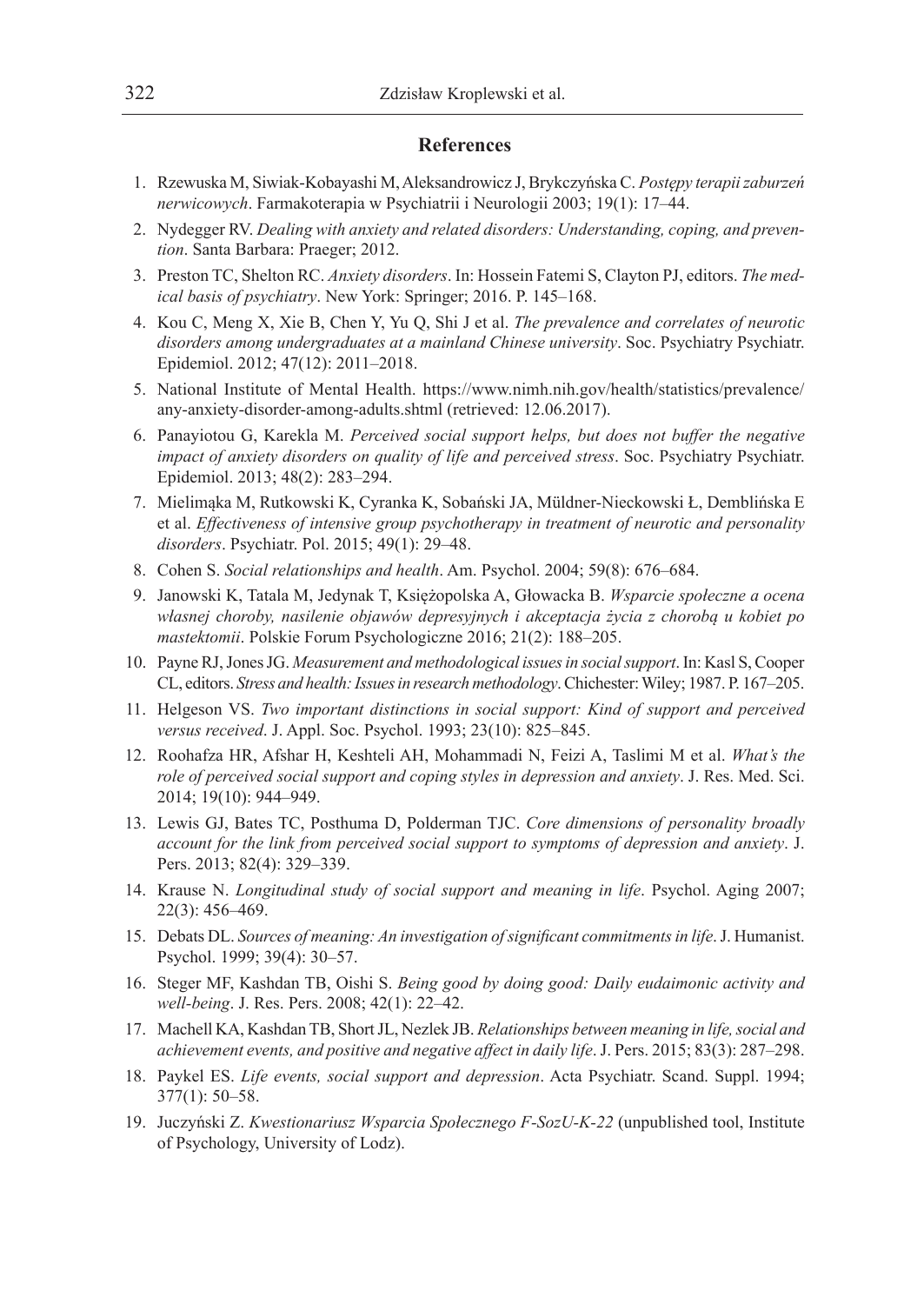- 20. Reker GT. *Theoretical perspective, dimensions, and measurement of existential meaning*. In: Reker GT, Chamberlain K, editors. *Exploring existential meaning. Optimizing human development across the life span*. Thousand Oaks: Sage Publication; 2000. P. 39–55.
- 21. Torgrud LJ, Walker JR, Murray L, Cox BJ, Chartier M, Kjernisted KD. *Deficits in perceived social support associated with generalized social phobia*. Cogn. Behav. Ther. 2004; 33(2): 87–96.
- 22. Watson D, Friend R. *Measurement of social-evaluative anxiety*. J. Consult. Clin. Psychol. 1969: 33(4): 448–457.
- 23. Haemmerlie FM, Montgomery RL, Melchers J. *Social support, perceptions of attractiveness, weight, and the CPI in socially anxious males and females*. J. Clin. Psychol. 1988; 44(3): 435–441.
- 24. Staton SC, Campbell L. *Perceived social support moderates the link between attachment anxiety and health outcomes*. PLoS One. 2014; 9(4): e95358.
- 25. Dour HJ, Wiley JF, Roy-Byrne P, Stein MB, Sullivan G, Sherbourne CD et al. *Perceived social support mediates anxiety and depressive symptom changes following primary care intervention*. Depress. Anxiety 2014; 31(5): 436–442.
- 26. Aleksandrowicz JW. *Czy rzeczywiście nie ma zaburzeń nerwicowych?* Postępy Psychiatrii i Neurologii 1997; 6: 411–416.
- 27. Shiah YJ, Chang F, Chiang SK, Lin IM, Tam WC. *Religion and health: Anxiety, religiosity, meaning of life and mental health*. J. Relig. Health 2015; 54(1): 35–45.
- 28. Flensborg-Madsen T, Tolstrup J, Sørensen HJ, Mortensen EL. *Social and psychological predictors of onset of anxiety disorders: Results from a large prospective cohort study*. Soc. Psychiatry Psychiatr. Epidemiol. 2012; 47(5): 711–721.
- 29. Volkert J, Schulz H, Levke Brütt A, Andreas S. *Meaning in life: Relationship to clinical diagnosis and psychotherapy outcome*. J. Clin. Psychol. 2014; 70(6): 528–535.
- 30. Coon D, Mitterer JO. *Introduction to psychology: Gateways to mind and behavior*. Belmont: Wadsworth; 2009.
- 31. Yalom ID. *Existential psychotherapy*. New York: Basic Books; 1980.
- 32. Bobkowicz-Lewartowska L. *Poczucie sensu życia u osób z zaburzeniami nerwicowymi*. Psychiatria i Psychologia Kliniczna 2013; 13(1): 33–39.
- 33. Baumeister RF, Leary MR. *The need to belong: Desire for interpersonal attachments as a fundamental human motivation*. Psychol. Bull. 1995; 117(3): 497–529.
- 34. Stillman TF, Baumeister RF, Lambert NM, Crescioni AW, DeWall CN, Fincham FD. *Alone and without purpose: Life loses meaning following social exclusion*. J. Exp. Soc. Psychol. 2009; 45(4): 686–694.
- 35. Bańka A. *Psychopatologia pracy*. Poznań: Stowarzyszenie Psychologia i Architektura; 2016.
- 36. Mayeroff M. *On caring*. New York: Harper Perennial; 1971.
- 37. Andrews G, Henderson S, Hall W. *Prevalence, comorbidity, disability and service utilization. Overview of the Australian National Mental Health Survey*. Br. J. Psychiatry 2001; 178(4): 145–153.
- 38. Blazer D, George LK, Hughes D. *Generalised anxiety disorder*. In: Robins LN, Regier DA, editors. *Psychiatric disorders in America: The epidemiological catchment area study*. New York: The Free Press; 1991. P. 180–203.
- 39. Wells JE, Browne MA, Scott KM, McGee MA, Baxter J, Kokaua J et al. *Prevalence, interference with life and severity of 12 month DSM-IV disorders in Te Rau Hinengaro: The New Zealand Mental Health Survey*. Aus. N Z J. Psychiatry 2006; 40(10): 845–854.